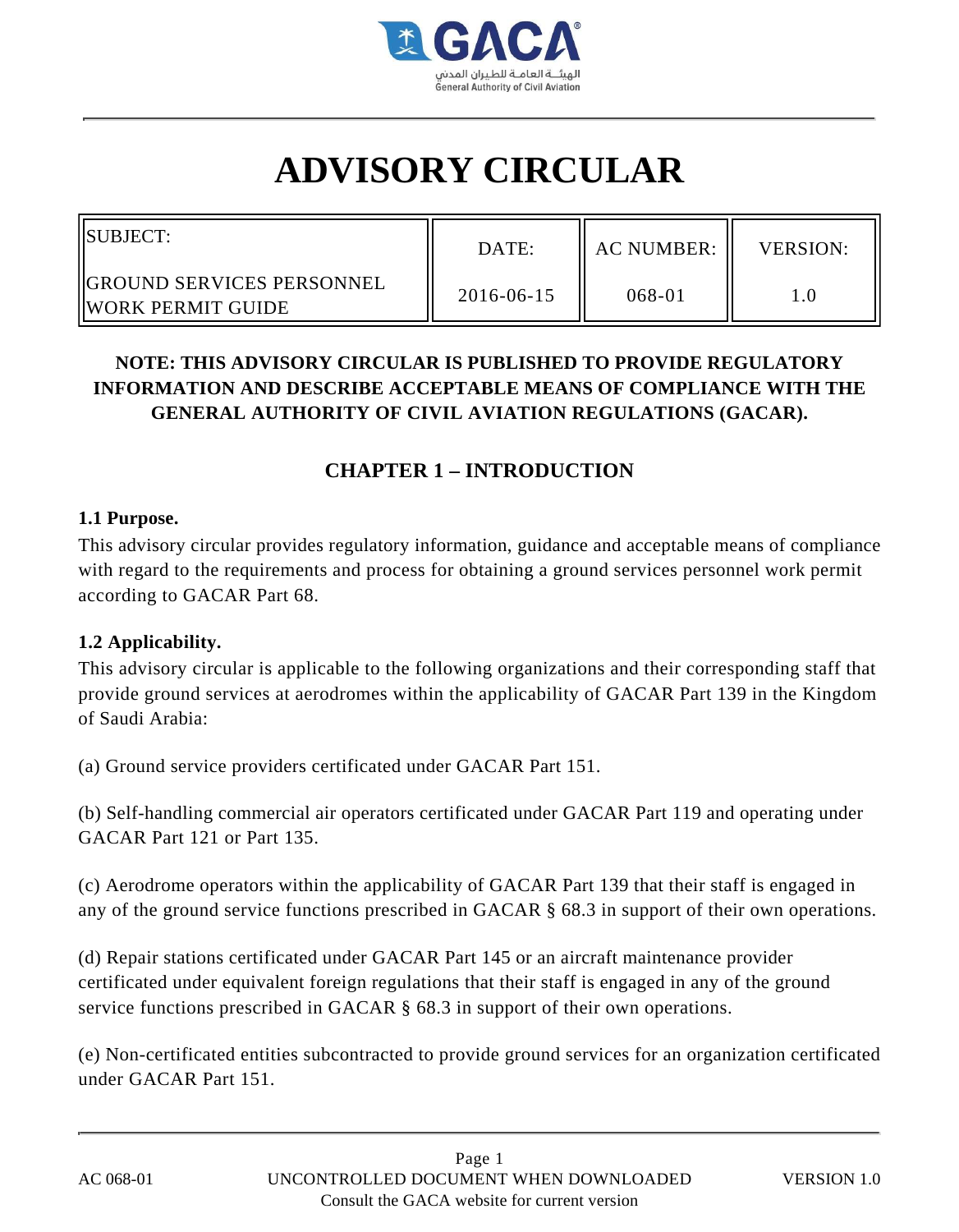

NOTE: All applicable organizations must have the application process completed and a work permit obtained for all their relevant staff no later than 31 December 2016.

## **1.3 Cancellation.**

This is the first official version of this advisory circular and it cancels no other advisory circulars.

# **1.4 Related Regulatory Provisions.**

GACAR Parts 1, 68, 151 and the Implementing Regulations of the Civil Aviation Tariff Act.

# **1.5 Related Reading Material and Forms.**

Form GACA-GH-068-001: Application for Ground Services Personnel Work Permit. GACA Advisory Circular AC 000-05; Payment of Fees and Charges.

# **1.6 Definitions of Terms Used in this Advisory Circular.**

Affected parties should refer to:

(a) GACAR Part 151 for the scope of ground services.

(b) Subpart A of GACAR Part 1 for defined terms used in the new GACAR.

(c) IATA Airport Handling Manual for defined terms specifically related to ground operations.

In cases where the definitions in this document differ from an identical term defined in GACAR Part 1, the definition in GACAR Part 1 will prevail when interpreting regulatory requirements.

#### **1.7 Approval.**

This advisory circular has been approved for publication by the Assistant President, Safety, Security and Air Transport Sector of the General Authority of Civil Aviation.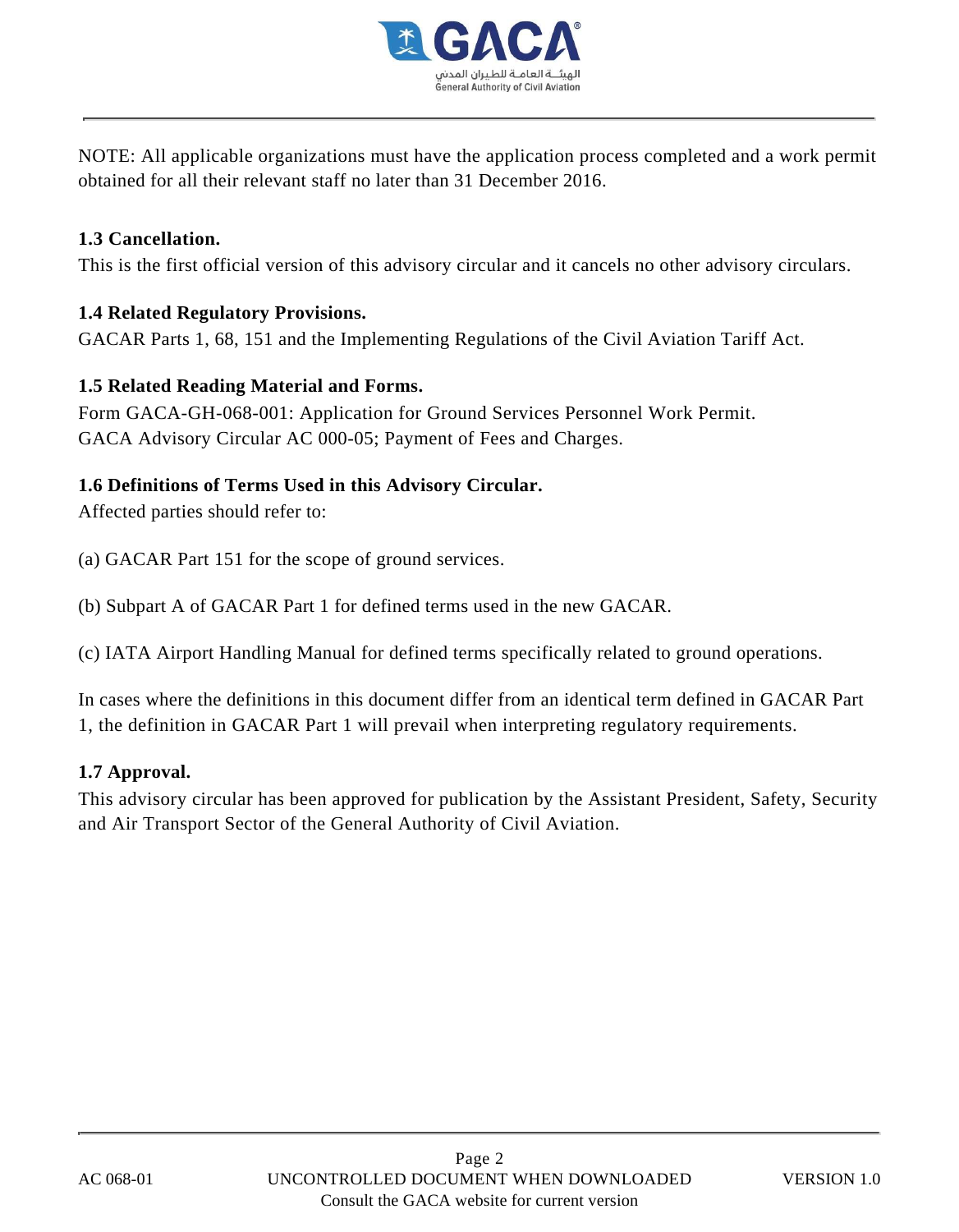

# **CHAPTER 2 – WORK PERMIT PRIVILEGES**

## **2.1 Job Function Endorsements.**

Work permit holders may only exercise the privileges endorsed on their work permit based on their relevant job function(s) and the location/aerodrome they are stationed. The privileges relevant to the job functions for which an application can be submitted are the following:

(a) *Ground Support Equipment (GSE) operation:* Any person who is operating one or more of the following categories of GSE, motorized or non-motorized and of any type:

- (1) Pushback tractor;
- (2) High-loader;
- (3) Cargo loader (upper/main/lower deck ULD/container loader);
- (4) Conveyor belt;
- (5) Passenger/crew bus;
- (6) Passenger steps;
- (7) Air start unit (ASU) / ground power unit (GPU) / air conditioning unit (ACU);
- (8) Fuel hydrant / bowser;
- (9) De-icing / anti-icing vehicle;
- (10) Lavatory service units / potable water units;
- (11) Baggage tractor;
- (12) ULD transporter;
- (13) PRM vehicle (medical lift);
- (14) Catering vehicle (main or upper deck); and
- (15) Any other equipment accepted by the President.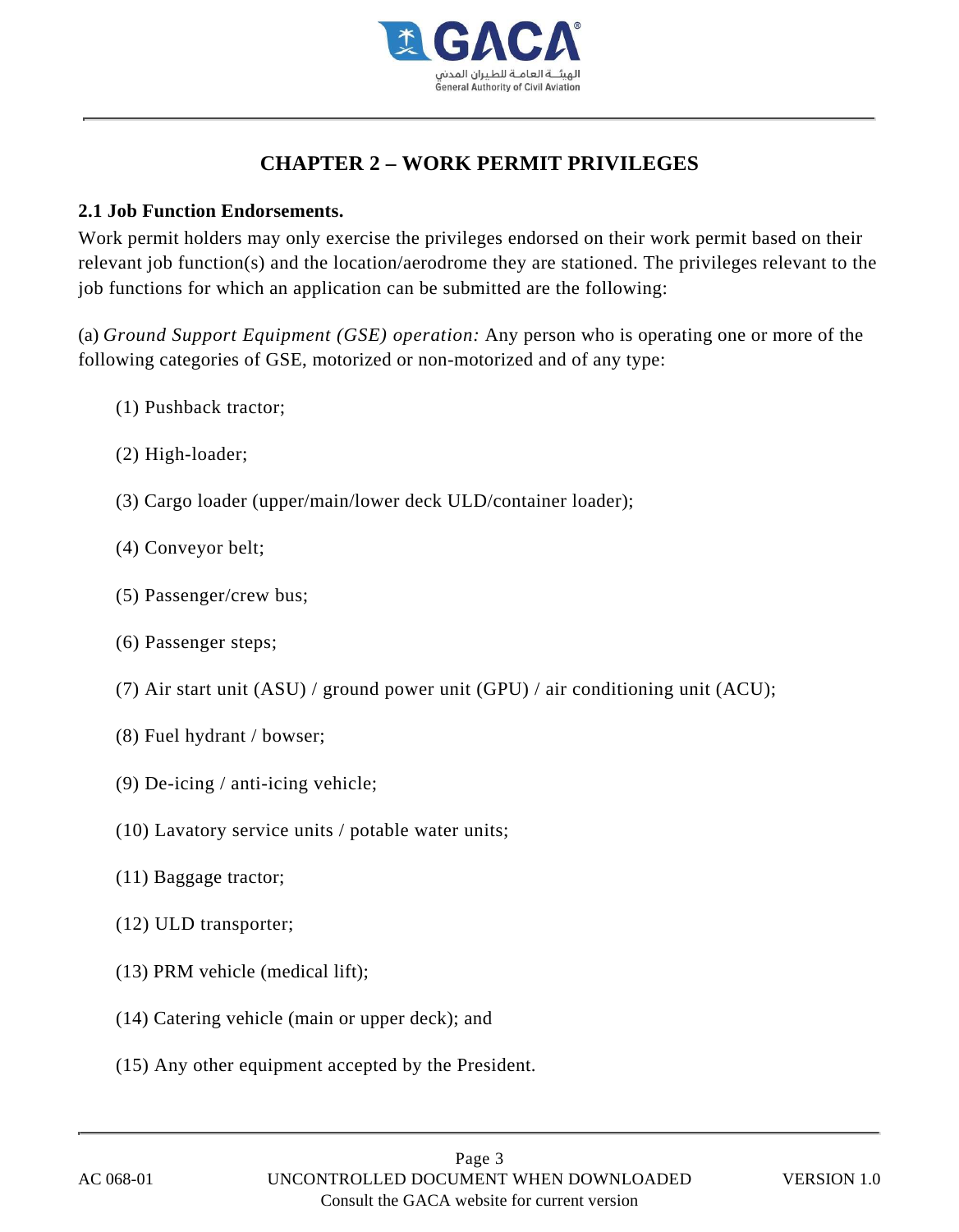

(b) *Aircraft marshalling:* Any person who acts as an aircraft marshaller, including licensed aircraft mechanics.

(c) *Dangerous goods handling:* Any person who is handling dangerous goods in the context of their job description and responsibilities, requiring appropriate training as per GACAR Part 109.

(d) *Load control / loading supervision:* Any person involved in the load planning, aircraft mass & balance calculations, issuing loading instruction reports, notification to captain, load sheets, performing loading supervision, preparation of the flight at the departure aerodrome or at any other point, messaging and telecommunications, crew administration, etc..

(e) *Passenger handling / customer service staff:* Any person involved in providing any kind of assistance to arriving, departing, transferring or transiting passengers, including the operation of a departure control system, checking tickets and travel documents, registering baggage and carrying it to the designated area(s), escorting passengers for operational reasons, etc..

(f) *Ramp supervision / aircraft turnaround coordination:* Any person who has the overall responsibility, coordination or control of an aircraft's turnaround and the associated ramp activities, solely or in parallel with other functions.

(g) *Headset operation:* Any person who communicates directly with the pilots, via means of a headset directly linked to the cockpit or via means of radio telecommunications, for the purpose of the arrival, re-positioning, provision of information, or departure of an aircraft.

(h) *Cargo handling:* Any person involved in the coordination and supervision of the:

- (1) physical handling of export/outgoing cargo or mail,
- (2) transfer and import/incoming cargo or mail,
- (3) handling of related documents,
- (4) customs procedures,

(5) the implementation of any security procedures between the on-aerodrome cargo warehouses and the aircraft, as well as

(6) the cargo and mail handling at the on-aerodrome cargo warehouses/facilities.

(i) *Into-plane catering:* Any person involved in the transport, loading on to and unloading from the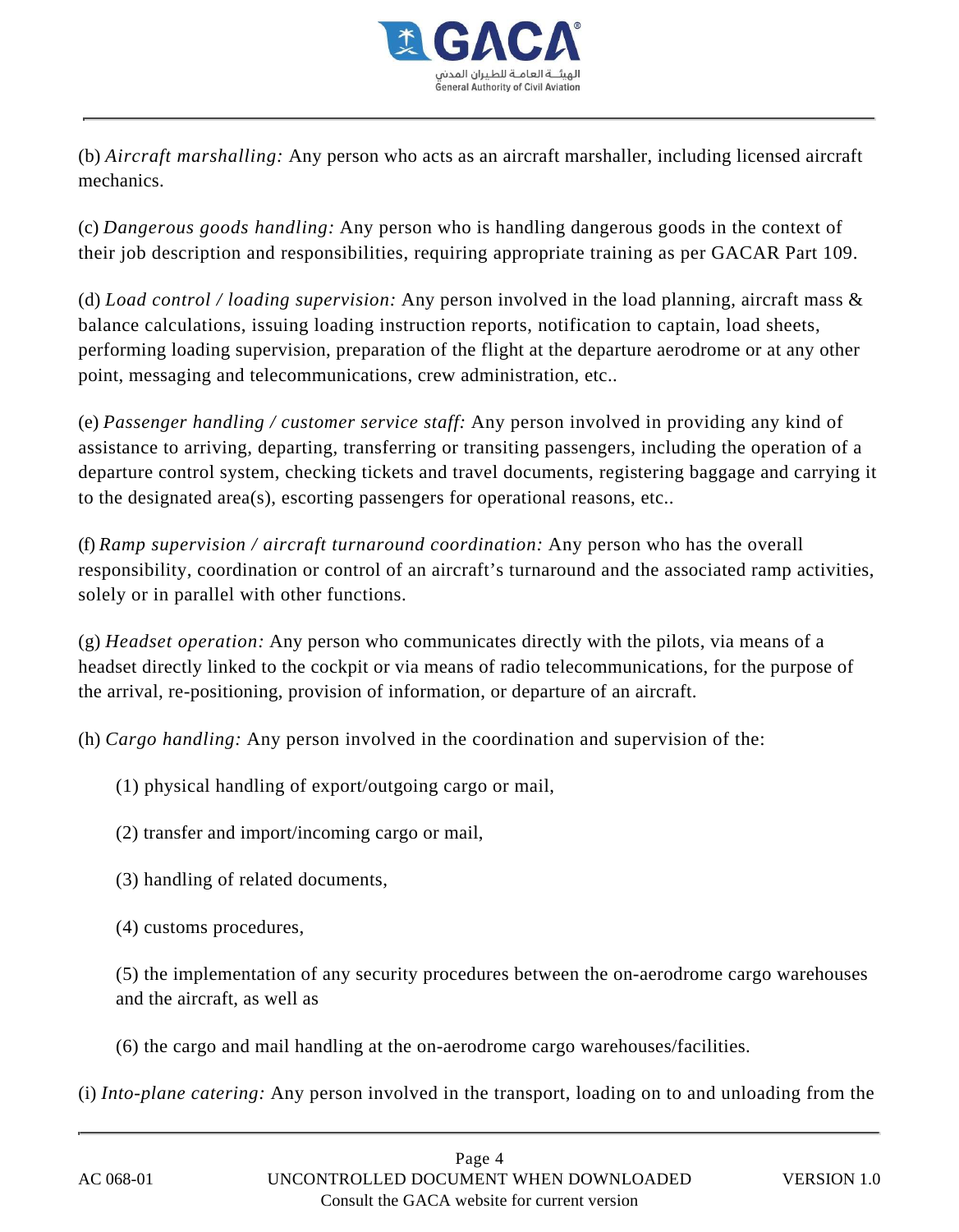

aircraft of catering supplies (food, beverage or other relevant supplies).

(j) *Into-plane fueling operation:* Any person involved in the execution of fueling or defueling operations including the control of the quality and quantity of fuel deliveries.

(k) *Baggage handling:* Any person involved in the coordination or supervision of:

- (1) The sorting of baggage in the designated area(s),
- (2) The loading or unloading from the relevant devices,
- (3) The transfer of baggage from the designated area(s) to the reclaim area and
- (4) The baggage reconciliation process.

(l) *Passenger boarding bridge operation:* Any person who is operating a passenger boarding bridge, including personnel of the aerodrome operator.

#### **2.2 Location Privilege.**

The work permit is valid only for one aerodrome and ground station location identified on the permit. The holder may not exercise their job function privilege(s) at an aerodrome different from the one identified on the work permit.

#### **2.3 Recency of Experience.**

- (a) The functions for which recency of experience is required are:
	- (1) Operation of ground support equipment;
	- (2) Load Control/Mass & Balance
	- (3) Dangerous goods handling;
	- (4) Fueling operations; and
	- (5) Headset operation.

(b) Each organization must maintain records of all refresher training sessions delivered to its personnel together with all other required training and recurrent training records.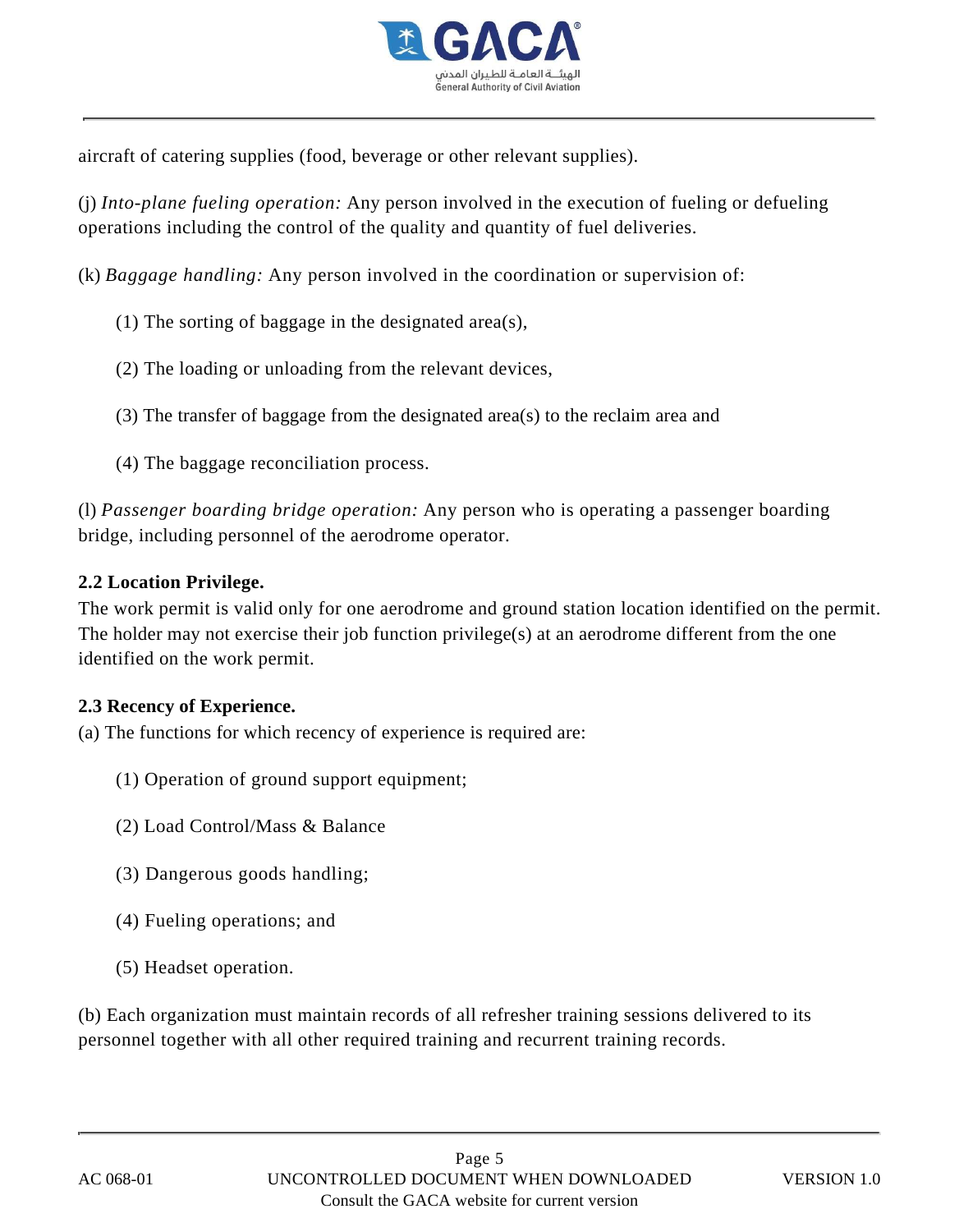

# **CHAPTER 3 – APPLICATION PROCEDURES**

# **3.1 Application Submission.**

(a) An application for a work permit is accepted by GACA only if submitted by a sponsoring organization (i.e. a certificated organization under GACAR Part 151, an aerodrome operator or aircraft maintenance provider that provides ground services, or a self-handling commercial air operated under GACAR Part 121 or Part 135.

(b) Subcontracted entities to organizations certificated under GACAR Part 151 need to submit their applications through and under the responsibility of the certificated organization.

# **3.2 Materials Required for Submission.**

Each application must be accompanied by the following documents:

(a) Completed application form GACA-GH-001/A duly signed by the applicant and the certificated organization's focal point, in PDF format.

(b) Copy of all valid training certificates, or recurrent training certificates where appropriate, relevant to the applicant's job function(s) as per GACAR § 68.7, in PDF format.

(c) Written statement attesting to the applicant's required training and competence relevant to the job function(s) and the work location/aerodrome in accordance with Section 3.3 in PDF format.

(d) Copy of the applicant's Saudi Arabian national identity card, or Iqama, in PDF format.

- (e) Copy of the applicant's passport, in PDF format.
- (f) Copy of the applicant's signature, in PDF format.
- (g) Copy of the applicant's airport security badge, in PDF format.
- (h) Photograph of the applicant on white background, in JPG format.

(i) Evidence that the applicable fee prescribed in the Implementation Regulation of the Civil Aviation Tariff Act has been paid. This piece of evidence may accompany each individual application separately, or it may correspond to the total number of applications submitted by the certificated organization, i.e. a lump sum paid for a certain number of applications. More information for the payment of fees and charges can be found in GACA AC 000-05.

# **3.2.1 Written Statement Attesting to Applicant's Required Training and Competence.**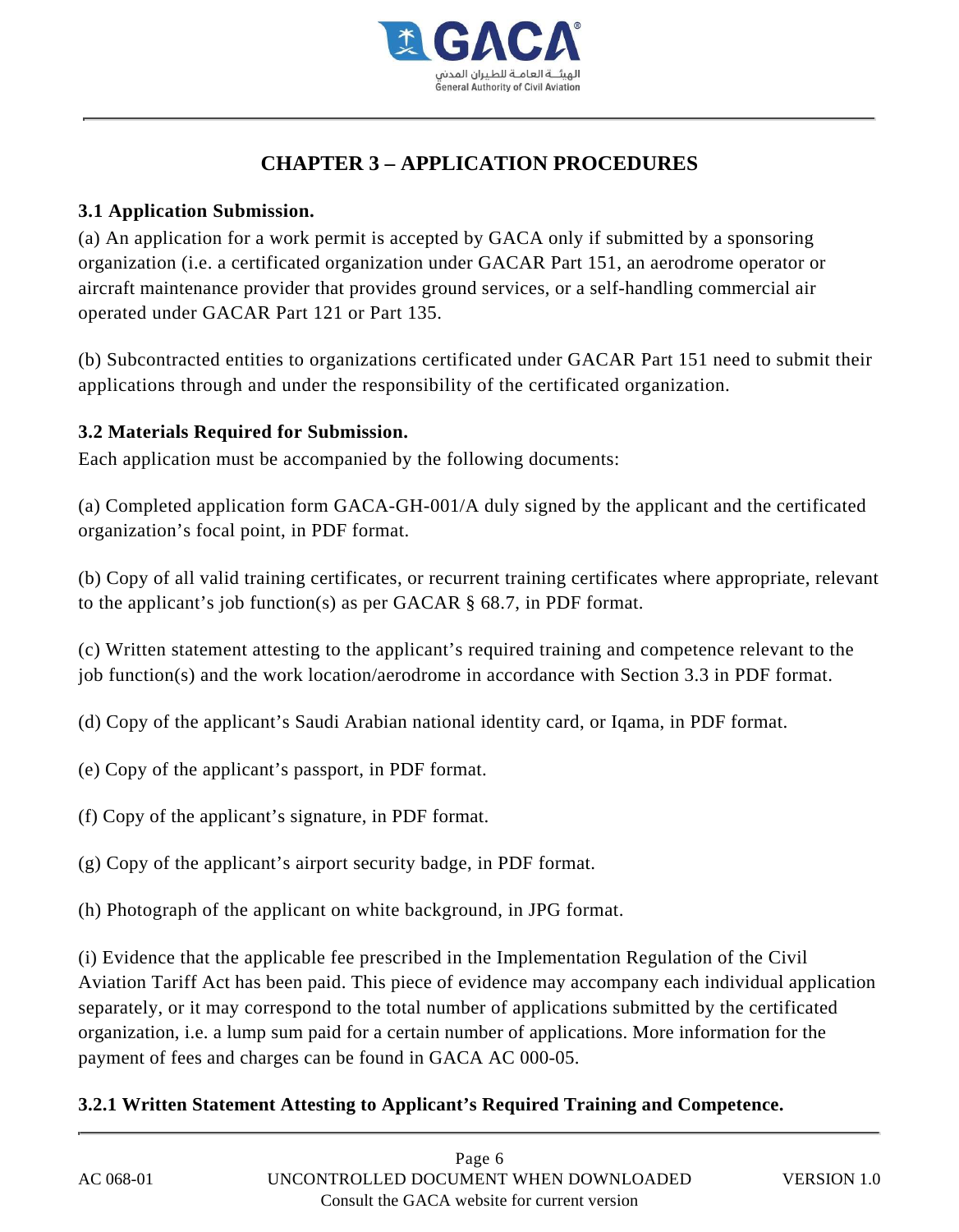

The written statement required in the context of Section 3.2(c) must:

(a) Be signed by a nominated post-holder (e.g. the Station Manager, the Quality Manager or the Training Manager).

(b) Explicitly state that the employee:

(1) Has received all applicable theoretical, practical and on-the-job training relevant to the job function(s) and work location/aerodrome for which the organization is applying;

(2) Has successfully completed an operational assessment by the sponsoring organization before being allowed to exercise the responsibilities of their job function(s) and was found to be qualified and eligible to exercise the privileges for which the sponsoring organization is applying.

# **3.3 Specific Training Requirements.**

(a) All formal training must be in accordance with IATA AHM and ISAGO guidelines, specifically designed to qualify the applicant for the intended job function(s).

(b) Formal recurrent training is required every 24 months for at least the following functions/fields:

(1) Operation of ground support equipment;

- (2) Load Control/Mass & Balance;
- (3) Safety awareness;
- (4) Security awareness;
- (5) Dangerous goods handling;
- (6) Fueling operations; and
- (7) Headset operation/radio telecommunication.

#### **3.4 Submission Process.**

(a) Each sponsoring organization must:

(1) Nominate a focal point for GACA, who will serve as the person in charge of the complete application process.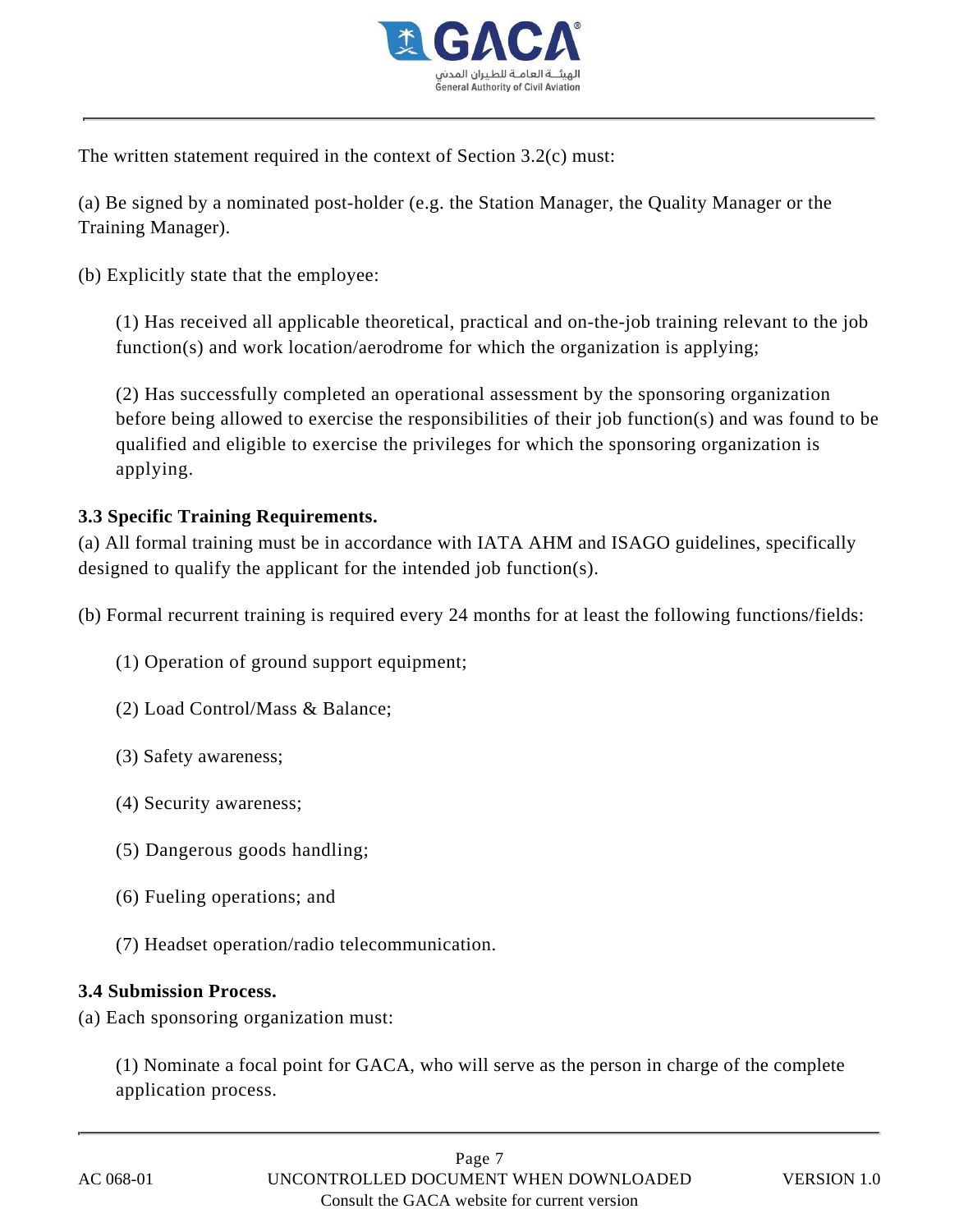

(2) Apply on behalf of their personnel or the personnel of their non-certificated subcontracted entity, if any.

(b) The following steps must be followed:

(1) The applicant completes Section I of the application form GACA-GH-001/A attesting to the correctness and completeness of the information provided and to their ability to read, speak, write and understand the English or/and the Arabic language.

(2) The applicant submits the application form to their employer for review.

(3) The sponsoring organization completes Section II and III of the application form, certifying that the information provided is complete and accurate. The application form is signed by the nominated focal point of the sponsoring organization.

(4) The focal point forwards via e-mail to GACA (workpermit@gaca.gov.sa) the application form together with the material prescribed in Section 3.2 of this document.

(5) All original documents must be retained and filed by the organization for auditing purposes by the GACA.

(6) The application documents are reviewed by GACA and the work permit is issued within 90 calendar days, provided that all requirements are met.

The submission process is depicted in the following flowchart: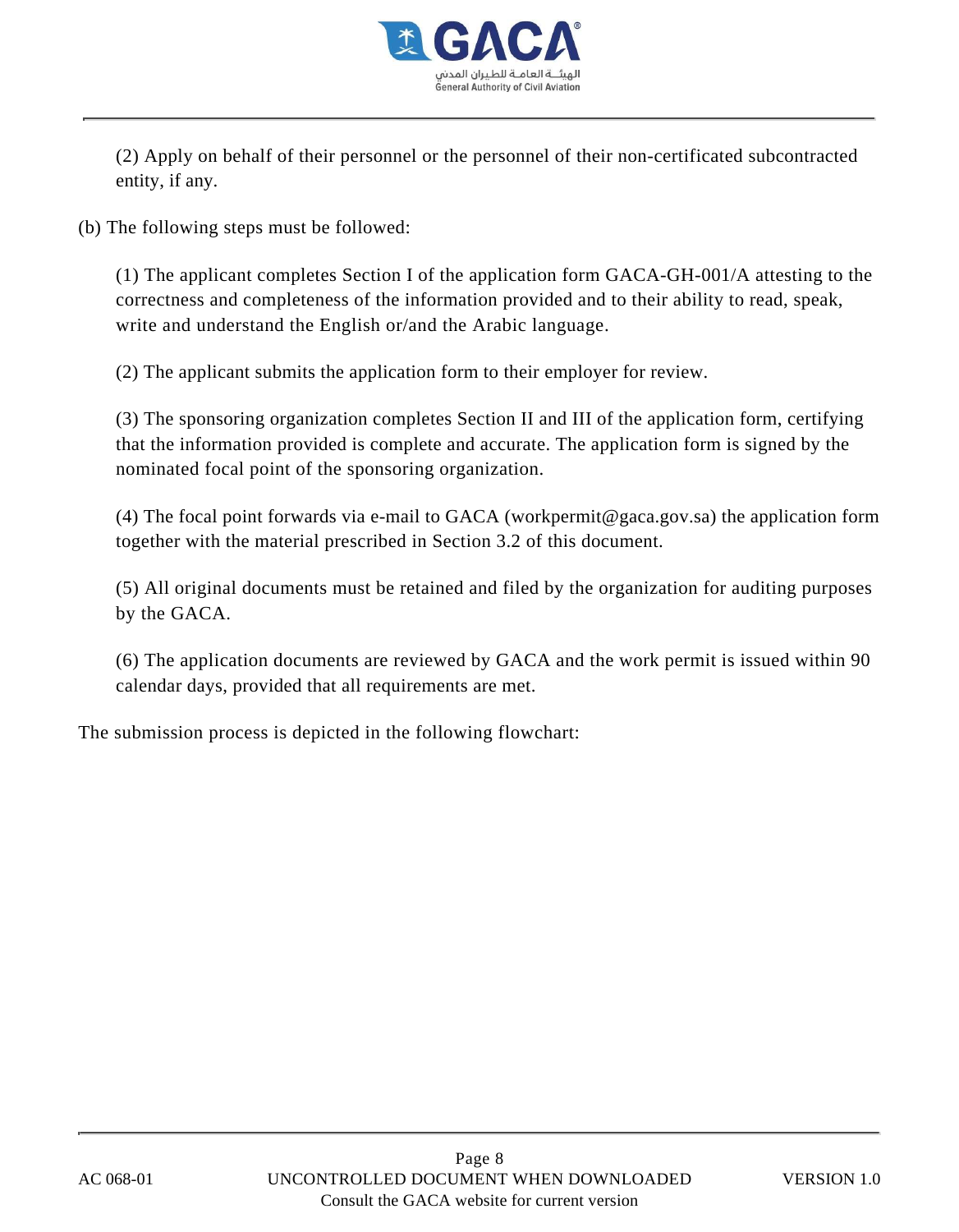

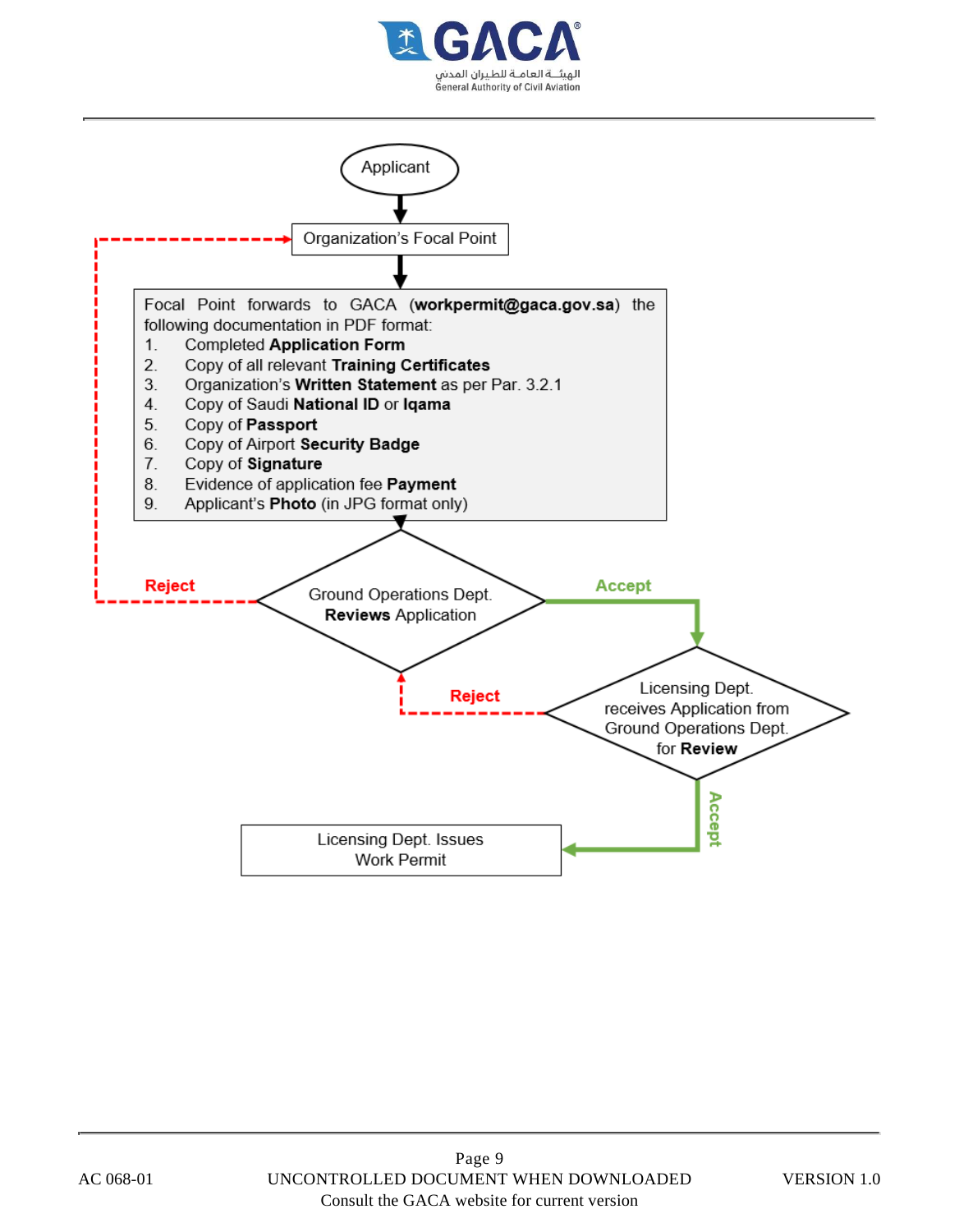

# **CHAPTER 4 –WORK PERMIT CHANGES, RETURNS, AND REMOVAL FROM DUTY**

## **4.1 Addition or Change of Privileges.**

- (a) A sponsoring organization may apply to amend a work permit in order to:
	- (1) Add job function privilege(s); or
	- (2) Change the location privilege of a holder's work permit.

(b) In case of a change, the sponsoring organization must:

(1) Submit the application form GACA-GH-001/A together with the required documents in accordance with GACAR § 68.29; and

(2) Follow the application process prescribed in Chapter 3 of this document.

# **4.2 Change of Holder's Name.**

Following the successful name change of an applicant, a new work permit is issued by GACA retaining the same expiration date with the work permit being replaced.

# **4.3 Returning a Work Permit to GACA.**

When a work permit is expired, surrendered, suspended or revoked, the holder must return it immediately to their employer. The employer, must:

(a) In case of a sponsoring organization, return the work permit to GACA Aviation Licensing Department within 48 hours via registered mail/courier or by physically visiting GACA's headquarters.

(b) In case of a subcontracted non-certificated organization:

(1) Notify the certificated ground service provider for who is providing ground services; and

(2) Return the work permit to GACA Aviation Licensing Department within 48 hours via registered correspondence/courier or by physically visiting GACA's headquarters.

(c) For the purpose of returning the work permit to GACA via registered mail/courier, the contact information can be found in Chapter 5 of this advisory circular.

# **4.4 Removal of Work Permit Holder from Duty.**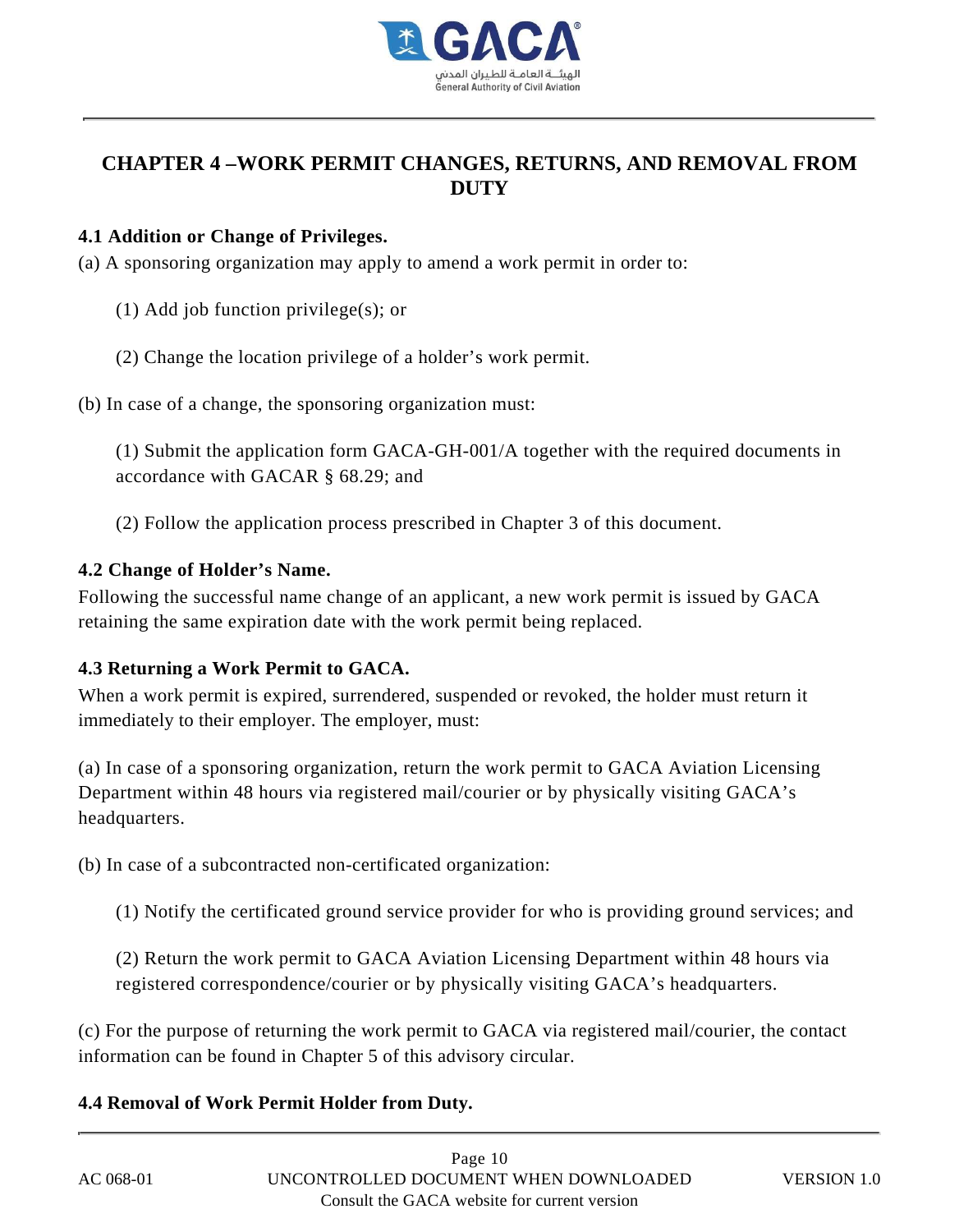

(a) A work permit holder must be removed from duty in accordance with GACAR §§ 68.11(b) and 68.11(c).

(b) If a work permit holder is removed from duty by an authorized GACA inspector, the work permit may be confiscated and the following entities will be notified:

- (1) Employer of the work permit holder;
- (2) Sponsoring organization; and
- (3) Aerodrome operator.

(c) If a work permit holder is removed from duty by the aerodrome operator the following entities must be notified:

- (1) Employer of the work permit holder;
- (2) Sponsoring organization; and

(3) Ground Operation Safety Section of the Airports and Airspace Department of the GACA Safety, Security and Air Transport Sector, as per Section 5.2 of this document.

(d) A person removed from duty in the context of paragraph (a) of this section cannot be reinstated without formal authorization by the Ground Operations Safety Section of the GACA Safety, Security and Air Transport Sector.